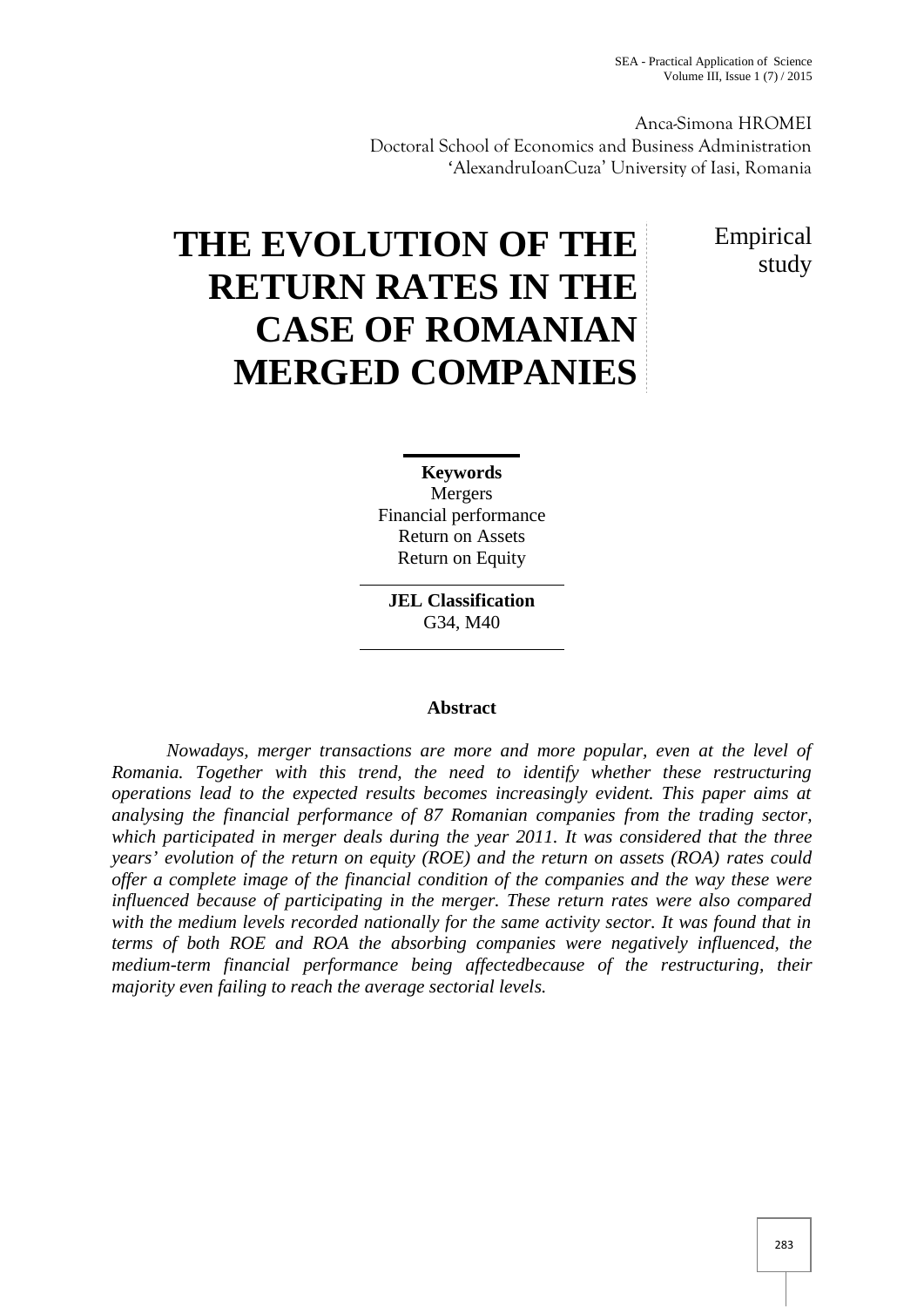#### **Introduction**

Being highly debated, but yet controversial, the financial performance of the merger transactions continues to be a very interesting subject, to which<br>researchers try to find an answer or at least to researchers try to find an answer or at least to establish some conditions or golden rules that could ensure their success.

The mergers and acquisitions' Romanian market is quite new; only in recent years, these types of restructuring operations began to be considered as an alternative or a mean to overcome a difficult period in a business.

There are many ways of defining performance and there is no comprehensive and universal definition of this notion, each company being responsible for defining its goals and the ways to measure them, for internal and external users. The concept of performance is multiple and sometimes paradoxical. In the attempt to find a definition according to existing features, each day a business invents its own ways to compete in a harsh environment. There is a certainty: performance cannot be ascertained, it is built over time (Jianu, 2007).

Performance cannot exist unless it can be measured, i.e. if it can be described by a set of measures or indicators.

In order to assess the financial performance of merging companies, this paper is focused on the evolution of the return rates, specifically the Return on Equity (ROE) and the Return on Assets (ROA).

#### **ROE and ROA in the context of mergers' performance**

The post-merger performance measurement based on information provided by accounting, usually takes into consideration a time horizon. This involves comparing some results obtained before and after the merger. The rationale underlying these studies is that a business's strategic goal is to achieve a satisfactory return on capital, any benefit resulting from the takeover being, finally, reflected in the company's financial statements. (Tuch&O'Sullivan, 2007)

In accounting approaches, several indicators are used: profitability and cash flows (Healy, Palepu&Ruback, 1992), productivity (Bertrand &Zitouna, 2008), innovation indicators (Bertrand, 2009), the growth rate of sales or assets (Gugler, Mueller, Yurtoglu&Zulehner, 2003).

A wide range of indicators used to assess post merger performance is included in the research conducted by Martynova and Renneboog (2006).

As respect to the Return on assets (ROA), this is widely used in empirical researches on mergers and acquisitions (Bertrand &Betschinger, 2011).

When studying the post-merger performance, Meeks and Meeks (1981) compared the profit with the sales, namely the return on equity (ROE) and the return on assets (ROA) and concluded that ROA is the most appropriate performance measurement in the context of mergers and acquisitions.

At the national level, ROA and ROE were used analyse the post-merger and acquisition performance of banks, results showing that in the period of three years after the merger, both rates of return registered a decrease (Huian, 2012).

When analysing the performance of Romanian trading companies, Georgescu and Chiriac (2012) found that the financial performance measured with ROE was affected in the year the merger was completed.

#### **Research methodology**

In this paper, we considered interesting and appropriate the analysis of the financial and economic return rates since these are the most used nationally, providing more complex information than indicators in absolute size.

The financial profitability expressed by ROE reflects the degree of remuneration of the capital invested in an entity by the owners.

The importance of analysing this indicator is evidenced by the following considerations:

• ROE shows the degree of allocating funds to shareholders in the current activity, on one hand, and, on the other hand, the efficiency with which the company uses its capital;

• ROE also constitutes a measure of the entity's ability to pay dividends;

• allows to estimate earnings per unit of capital invested in shares, or the profit accruing to owners for their investment in the firm.

The analysis of ROEis interesting and useful both for external and internal users  $(P \text{ v } \text{loaia&P} \text{ v } \text{loaia, 2006})$ :

• For shareholders / investors, an increase in this ratio becomes stimulative for participating in the increase in capital. A favourable evolution of this rate will determine the shareholders or investors to continue to support the new entity either with contribution in the capital, or by opting out, for a limited periodfrom receiving dividends. (Bu e, 2005)

• For managers, an increase in ROE is also an objective or a target, because only this way they can keep their position and can continue to be supported by shareholders in future value creation.

• A comparison with the average rate from the same activity fields is relevant, in order to conduct the evaluation of the profitability of capital to shareholders.

The ROA expresses the efficiency of using the resources controlled by the entity in order to generate results.

The analysis of this rate envisages:

• An increase reflects the efficient management of resources controlled by the entity, with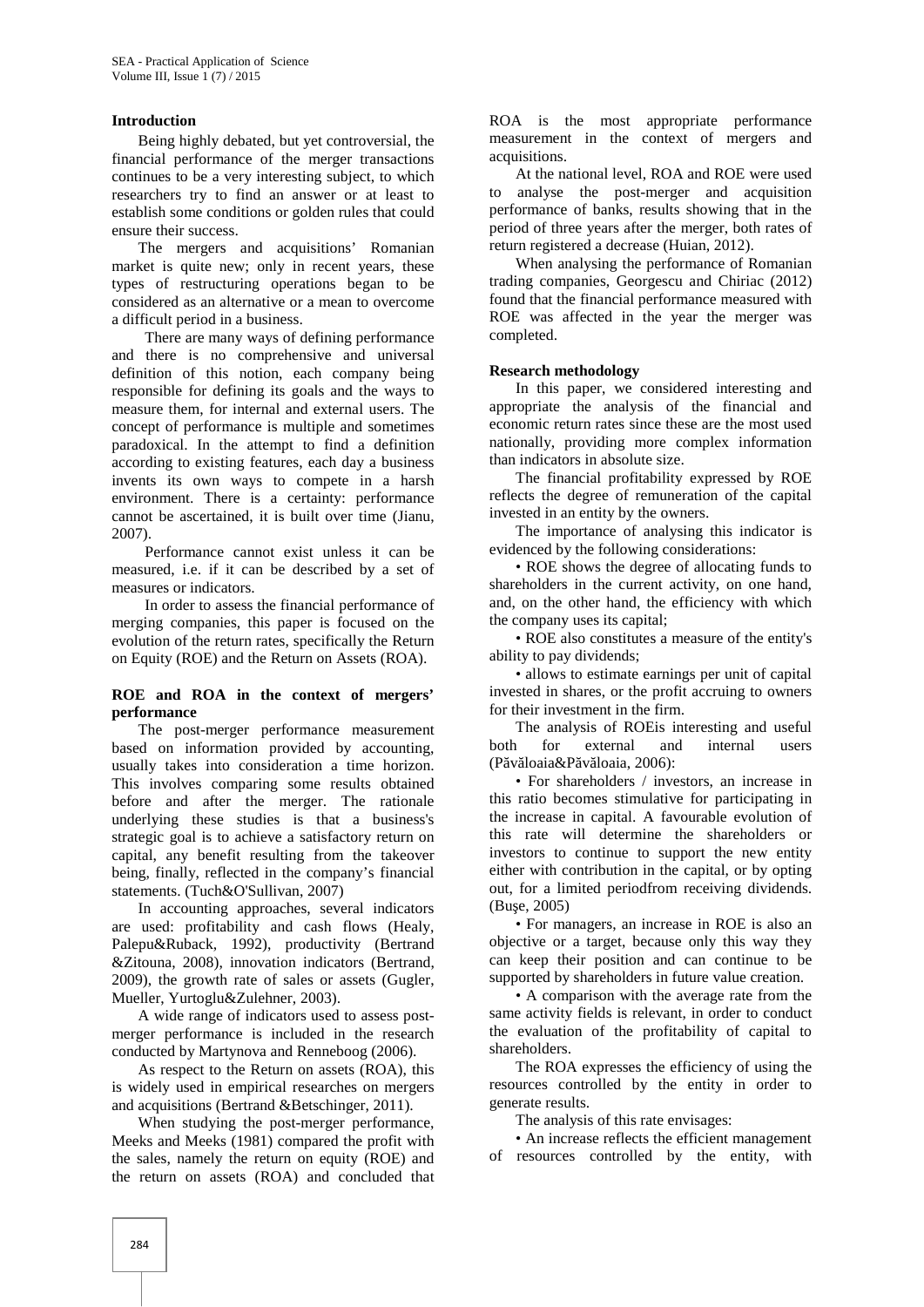implications for future growth in the company's value;

• Considerations relevant to the favourable or unfavourable value of this rate of return should be correlated with the medium levels existing in the industry or sector.

The sample on which this paper will concentrate comprises a total of 87 companies activating in the wholesale and retail sector, which attended as absorbent in mergers completed during the year 2011. All companies involved are located in Romania.

We chose this activity sector because, for the year under review, the highest number of mergers occurred in it. (Hromei, 2014)

We opted for determining these indicators for the year before completion of the merger, namely 2010, and for those who followed the restructuring, the latest available financial data being for the financial year ended at  $31<sup>st</sup>$  of December 2013.

For the companies mentioned earlier, the Return on Equity (ROE) and the Return on Assets (ROA)were calculated for each year, and afterwards, their average growth rate for the three years was determined and analysed.

To ensure an even relevant image, we considered appropriate to compare the evolution of these ratios of the companies in the sample, with the average ones in the industry.

All financial data was collected from the database of the Ministry of Public Finance, while information about companies that merged were available through a subscription at the Romanian Official Gazette.

### **Results and interpretations**

#### **a) The Evolution of ROE for the Absorbent Companies**

The first rate of return analysed was ROE, which highlights the extent to which, after the merger, the managers of the absorbing corporation succeeded to ensure the profitability of the capital that has been entrusted to them by the owners of shares in the resulting company.

The results obtained, shown in Figure 1, suggest that in term of the financial return, only about a third of the absorbing companies have improved this indicator due to the merger. In the other cases, respectively for 65.52% of the companies analysed, it was observed a decrease of ROE over the next three years following the merger.

Therefore, while shareholders' equity increased because of the merger, managers have failed to integrate the resources they had at disposition, nor to effectively manage the risk capital that has been entrusted to them.

At the national level, for the period analysed, it was found that in the wholesale and retail sector, the companies recorded increases from year to year

of the financial return, with an average growth rate in three years of 6.71%, as seen in Table no.1.

Figure no.2 shows that, among the absorbent companies analysed, only 15 of them were able to record the same upward trend and exceeded this growth rate. The other 72, namely 82.76% of the total surveyed enterprises, have achieved a growth rate lower than the sectorial level, or even recorded a decrease in the return on equity(ROE) rate.

Therefore, regarding the financial profitability, it might be concluded that this indicator (ROE) was affected on the medium term due to involvement in a merger transactions, most of the absorbent companies registering a decline of the financial performance expressed in its base.

## **b) Evolution of ROA for the Absorbent Companies**

The other rate this study focused on was the economic rate of return, i.e. the rate of return on total assets (ROA-Return on Assets), which highlights how effective was the asset's management of the company in order to generate profits.

The analysis of ROA for companies participating in the merger, presented in Figure no.3, showed that the medium-term economic profitability declined, 63 of the 87 companies analysed recorded on average a reduction of thisindicator.

Only in the case of 24 companies can be stated that the increase of total assets as a result of their takeover by merger, had a positive impact on the net earnings. Therefore, only about 28% of the cases succeeded a better use of resources, in order to obtain superior results or benefits than the ones obtained prior the merger.

It is possible that, following the merger, the acquiring companies have taken someassets, especially fixed ones, such as equipment, which were redundant or did not directly participated in the current activities of the company, and therefore didn't contributed to obtain benefits. However, these fixed assets might not have been fully depreciated, andadditional costs incurred with amortization or even with maintenance. Therefore, the takeover of assets as a result of absorption of other companies will not always produce benefits for the acquiring company. If the assets cannot contribute to the activity, they should be harnessed by sale, in order to avoid additional costsfor the entity.

If we take into account the evolution of the national ROA for companies operating in the same field with the analysed acquiring companies, it was found that, during the three years, the economic profitability recorded a minor trend, increasing on average with only 0.88%, as presented in Table no.2.

Although it can be considered a rather small average growth rate, of all the companies included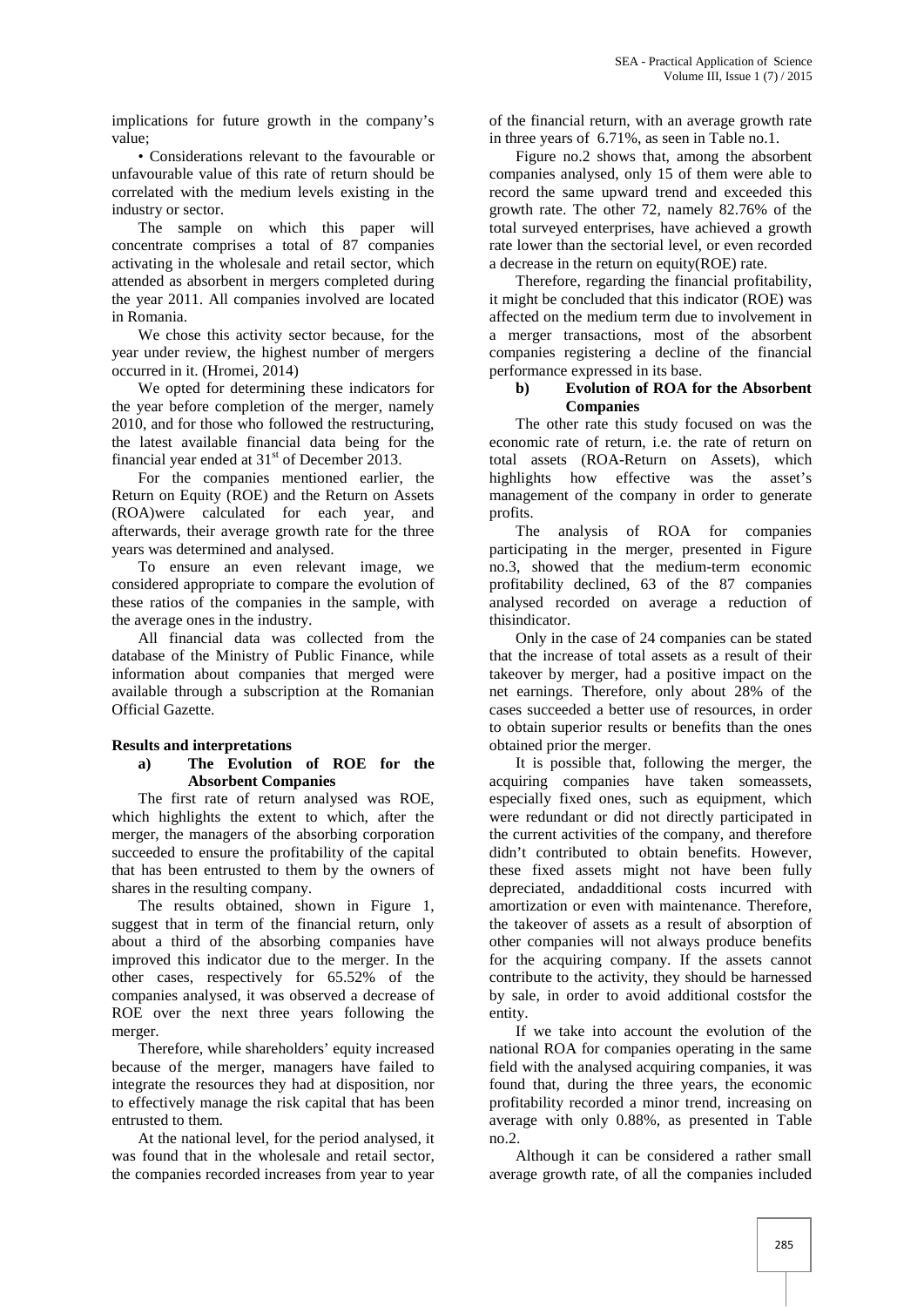in the sample only 23 of them, representing 26.43%, were able to overcome the value obtained at the sectorial level, the other 64 companies registering a reduction of ROA or an increase in a lesser degree than the average growth rate.

Underperforming the industry in terms of the financial indicators analysed, could be an alarm signal, the more so as the time period analysed is relatively long; in three years the companies should have overcame the possible initial difficulties related to the integration process.

Therefore, it can be stated that, in terms of the two indicatorsanalysed, the performance of the absorbing companies is negatively influenced by participation in the merger, suggesting that there is a need of a better documentation, studies and detailed financial projections before deciding the involvement in such a restructuring operation. All of these studies, estimations and projections can be included in a due diligence process, an extremely useful and very important phase when negotiating a possible merger.

### **Conclusions**

The results of the study conducted lead to the conclusion that, the financial performance of merged companies, expressed through the rates of return, has been significantly affected by the participation in a merger by absorption.

A medium decrease of ROE for the majority of the companies in the sample suggests that the strategy chosen by the management for the post merger period was not adequately selected, so that it would lead to increase the company's value. It is well known that integrating two organizational cultures, two patrimonies and different working teams requires advanced managerial skills and experience. Both the old shareholders and the one who entered the companies because of the merger expect to identify an improvement in the financial results and a reward for their investment. Not being rewarded in the first three years for their investment, might determine shareholders to stop financing that business.

The same downtrend was recorded for the return on assets rate (ROA) in the majority of the companies, suggesting that the rapid and relatively inexpensive access to new assetsis not always a success factor. These assets retrieved by merger might be unproductive or might not be able to generate benefits and, besides, give rise to additional costs.

The comparison with the industry average is a further evidence for the negative impact the merger had on the financial performance of the companies, both ROE and ROA having an average evolution below the values recorded at the sectorial level.

# **Acknowledgements:**

Aceast lucrare

esterezultatulcercet riif cut posibil prinsprijinulfin anciaroferitprinProgramulOpera ionalSectorialDez voltareaResurselorUmane 2007-2013. cofinan atprinFondul Social European, încadrulproiectului POSDRU/159/1.5/S/132400, cu titlul "Tinericercet tori de succes dezvoltareprofesional în context interdisciplinary iinterna ional".

[This paper is a result of a research made possible by the financial support of the Sectorial Operational Programme for Human Resources Development 2007-2013, co-financed by the European Social Fund, under the project POSDRU/159/1.5/S/132400 - "Young successful researchers – professional development in an international and interdisciplinary environment".]

# **Reference list**

- 1. Bu e, L. (2005). *Analiz economicofinanciar* [Financial-economic analysis].*Bucure* ti:*EdituraEconomic* ;
- 2. Bertrand, O, Zitouna, H.(2008), Domestic versus cross-border acquisitions: Which impact on the target firms' performance?, *Applied Economics,40*(17), 2221–2238;
- 3. Bertrand, O. (2009). Effects of foreign acquisitions on R&D activity: Evidence from firm-level data for France. *Research Policy*, *38* (6), 1021-1031;
- 4. Bertrand, O.,Betschinger, M. A. (2011). Performance of domestic and cross-border acquisitions: Empirical evidence from Russian acquirers. *Working papers 129, European Bank for Reconstruction and Development*, 1-41;
- 5. Georgescu, I.E., Chiriac, I. (2012). The analysis of the influential factors of the absorbingcompanies' performances. *Scientific Annals of the "AlexandruIoanCuza" University of Ia i Economic Sciences Section*, *59*(2), 3-25;
- 6. Gugler, K, Mueller, D.C., Yurtoglu, B.B.,Zulehner, C. (2003). The effects of mergers: an international comparison. *International Journal of Industrial Organization,* 21, 625-653;
- 7. Healy, P.J., Palepu, K.G., Ruback, R.S. (1992). Does corporate performance improve after mergers?.*Journal of Financial Economics,* 31, 135-175;
- 8. Hromei, A.S. (2014). The Influence of Mergers onthe Medium-Term Financial Performance of Romanian Companies. *SEA - Practical Application of Science. Volume II.* 3(5), 333- 340;
- 9. Huian, M.C. (2012). Post M&A Accounting Performance of Romanian Banks. *Journal of Eastern Europe Research in Business & Economics*, IBIMA Publishing, Available at SSRN: http://ssrn.com/abstract=2154445;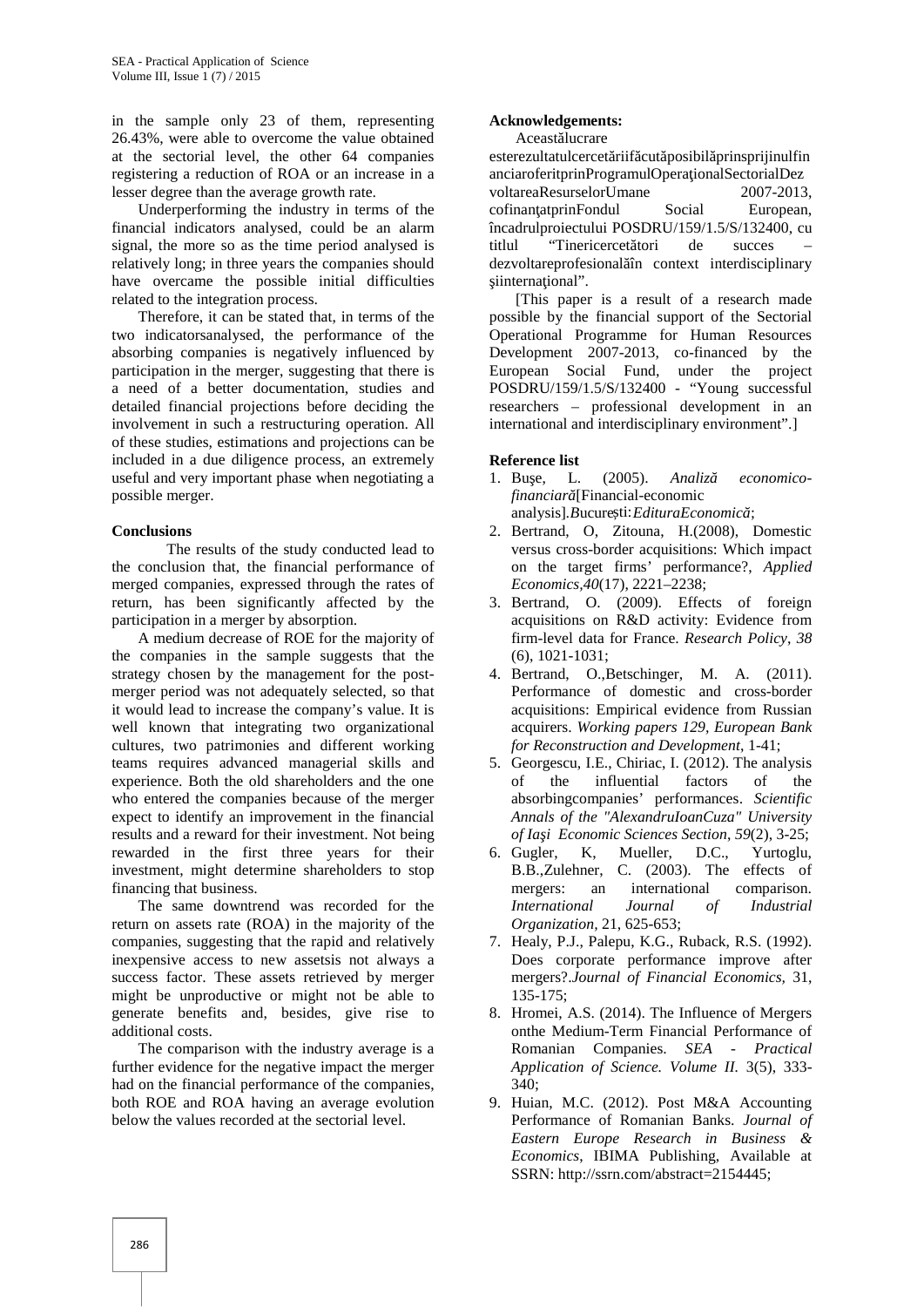- 10.Jianu, I. (2007). *Evaluarea, prezentareaşianalizaperformanţeiîntreprinderii : o abordare din* prismaStandardelorInterna *ionale* de *RaportareFinanciar* [Evaluation, presentation and analysis of company performance approach in terms of International Financial Reporting Standards]. Bucure ti: CECCAR;
- 11. Martynova, M., Renneboog, L. (2006). Takeover waves: triggers, performance and motives, *Working paper European Corporate Governance Institute;*
- 12. Meeks, G, Meeks, J.G. (1981). Profitability measures as indicators of post-merger efficiency. *The Journal of Industrial Economics, 29(4), 335-344;*<br>P v loaia, W., P v loaia,
- 13. P v loaia, W., P v loaia, D.(2006). *Diagnosticulşievaluareaîntreprinderii* [Diagnosis and evaluation of enterprise]. Ia i: EdituraTehnopress;
- 14. Tuch, C., O'Sullivan, N.(2007). The impact of acquisitions on firm performance: a review of the evidence. *International Journal of Management Reviews*, 9: 141–170.